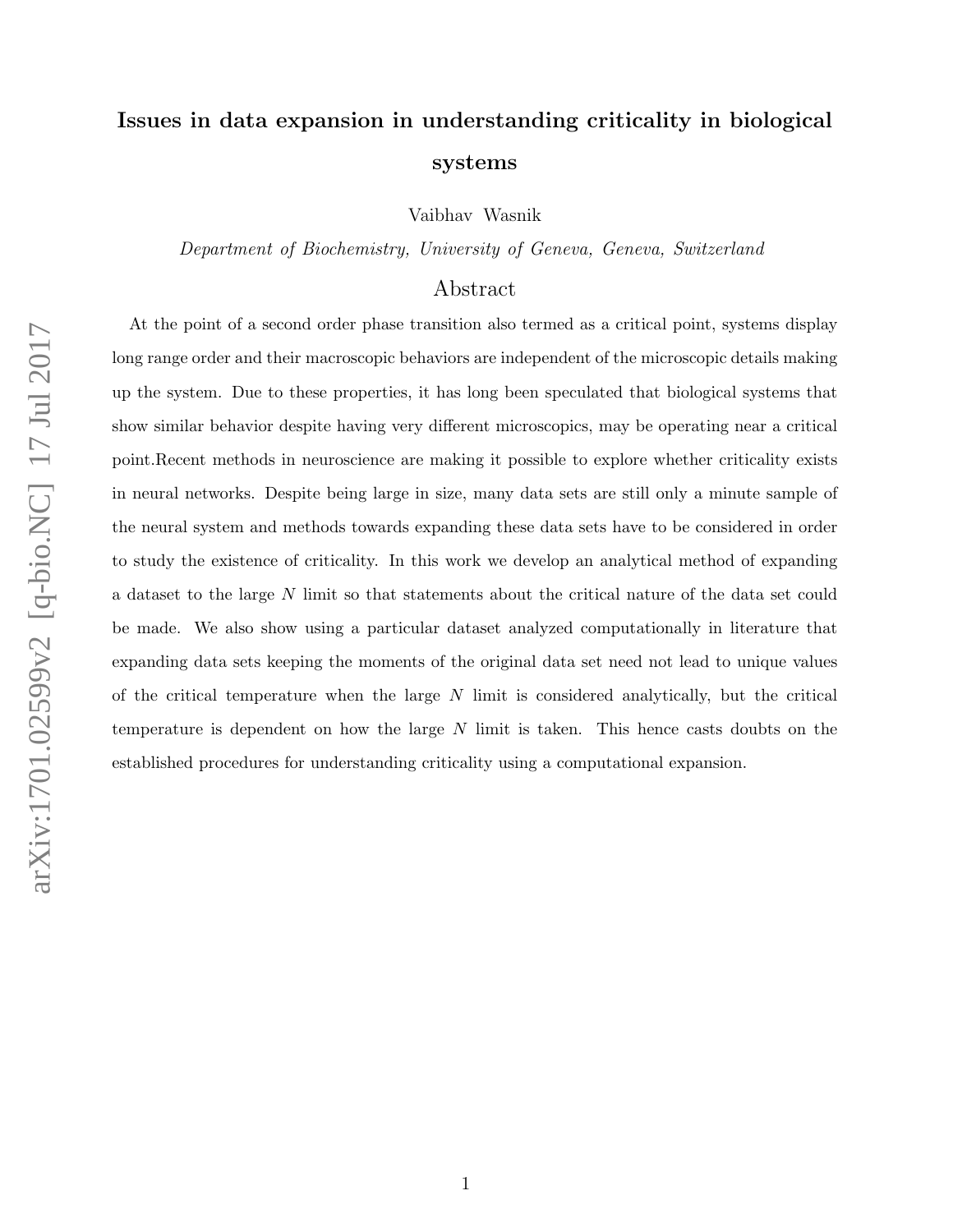#### INTRODUCTION

Many biological systems display self organization, arising from specific local interactions between the various constituents. The fact that global behaviors emerge because of local interactions has led to question whether biological systems are poised at criticality [\[1\]](#page-9-0). Recent work has highlighted such a possibility in systems ranging from gene expression [\[2\]](#page-9-1), evolutionary ecology [\[3\]](#page-9-2) to neural networks [\[4\]](#page-9-3).

Neural networks are biological systems with inherently many body interactions. Criticality of retinal neurons have been studied by [\[5\]](#page-9-4), [\[6\]](#page-9-5). In [\[6\]](#page-9-5) the spiking of retinal neurons was recorded when it was subject to external stimulus. The spikes were binned in appropriate time intervals, leading to patterns made up of binary bits, akin to the up and down state of spin, with neuron firing corresponding to  $s_i = 1$  and non-firing to  $s_i = -1$ . The frequencies of occurrences of these patterns were then fit with an Ising like model. With the model fit, criticality was then explored in the retinal system by calculating its specific heat. Critical points are identifiable at divergences in the specific heat and for their finite sized data, they identified a possible divergence at the operating temperature of the network, namely  $k_BT=1$ .

Since, criticality is only observed in statistical mechanical systems in the large N limit, there was a need to expand the data sets. In [\[5\]](#page-9-4) the construction of larger data sets from smaller ones involved sampling from a distribution of the average spiking  $\langle s_i \rangle$  and the correlation between the spikes  $\langle s_i s_j \rangle$ . This then guaranted the larger data set has the same distribution as the smaller data set. Since this expansion of data was done computationally the expanded data sets even though large did not approach the large N limit. However, it was noticed that as the size of the constructed data set increased, the specific heat peaked closer and closer to  $k_BT = 1$ . This suggested a possible divergence in the specific heat at  $k_BT = 1$  as the system size increased, re-enforcing the possibility that the retinal network was operating at or near the critical point.

In this work we develop a methodology to expand the data sets analytically and show that the evaluated critical temperature could be very much dependent on how the data set is expanded, despite the mirage of them having a unique critical temperature when expanded computationally. We analyze the salamander retinal neurons data set used by [\[5\]](#page-9-4), to show that the values of the critical temperature are very much dependent on how the dataset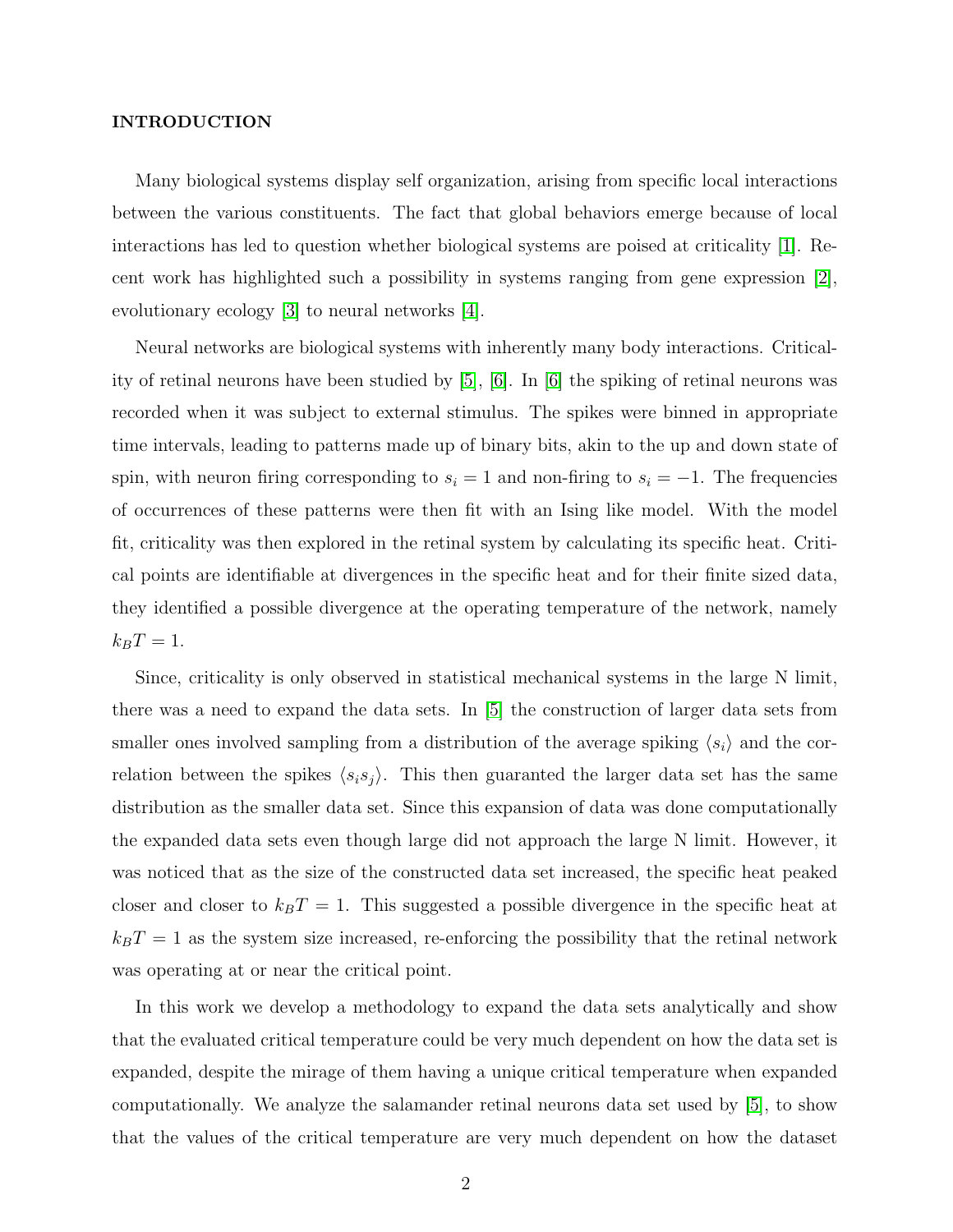is expanded, implying that not all data sets available from experiments are amenable for expansion in order to study criticality.

Recently [\[7\]](#page-9-6) have proposed a formalism to understand criticality by taking in to account the temporal dynamics of biological systems. [\[8\]](#page-9-7) have talked about the Zipfs law distributions and hence criticality arising naturally when one of the fluctuating variables in the system is hidden. [\[9\]](#page-9-8) constructed models that are consistent with distribution of global network activity. [\[10\]](#page-9-9), [\[11\]](#page-9-10) have proposed new ideas in modeling efforts to understand criticality in vertebrate retina. The work by [\[12\]](#page-9-11) tried to model higher order correlations within cortical microcolumns. [\[13\]](#page-9-12) have suggested an alternative way of understanding criticality by linking criticality to the exact inference of the probability distributions describing the data set. However, available experimental data sets are made up of a finite number of observables and hence methods to extend available data sets to infinite number of observables are needed so that their critical behavior can be assessed. The work done in this paper addresses this crucial task of analytically extending the data set to the large N limit.

## THE CONSTRUCTION

[\[5\]](#page-9-4) tried to understand whether biological systems are at a critical point by looking at the data coming from a smaller subsystem of a large system. The procedure they followed was to fit the average values  $\langle s_i \rangle$  and  $\langle c_{ij} \rangle$  for the smaller subsystem, by using a Boltzmann distribution with a Hamiltonian  $H = h_i s_i + J_{ij} s_i s_j$ . Critical properties could only be ascertained by looking at a system in the large  $N$  limit. However, because expanding a system to the large N limit is not feasible computationally  $[1]$  tried to expand the system computational to a larger but still finite size. Assume that the Hamiltonian of the larger system is labeled as  $H_{large}$ . Since the larger system should have the same  $\langle s_i \rangle$  and  $\langle c_{ij} \rangle$ distribution as the smaller subsystem, one could evaluate  $H_{large}$  by choosing the neurons of the larger system, such that one gets the same distribution for  $\langle s_i \rangle$  and  $\langle c_{ij} \rangle$  for the larger system as the smaller subsystem.[\[5\]](#page-9-4) constructed the larger system in this way and found that the position of the specific heat peaks closer to  $k_BT = 1$  with increasing system size. Because their expansion of data set was done computationally, they could only conjecture that this specific heat becomes a divergence in the large N limit at  $k_BT = 1$ . This wisdom of guessing the critical temperature using a finite sized data expansion is based on finite size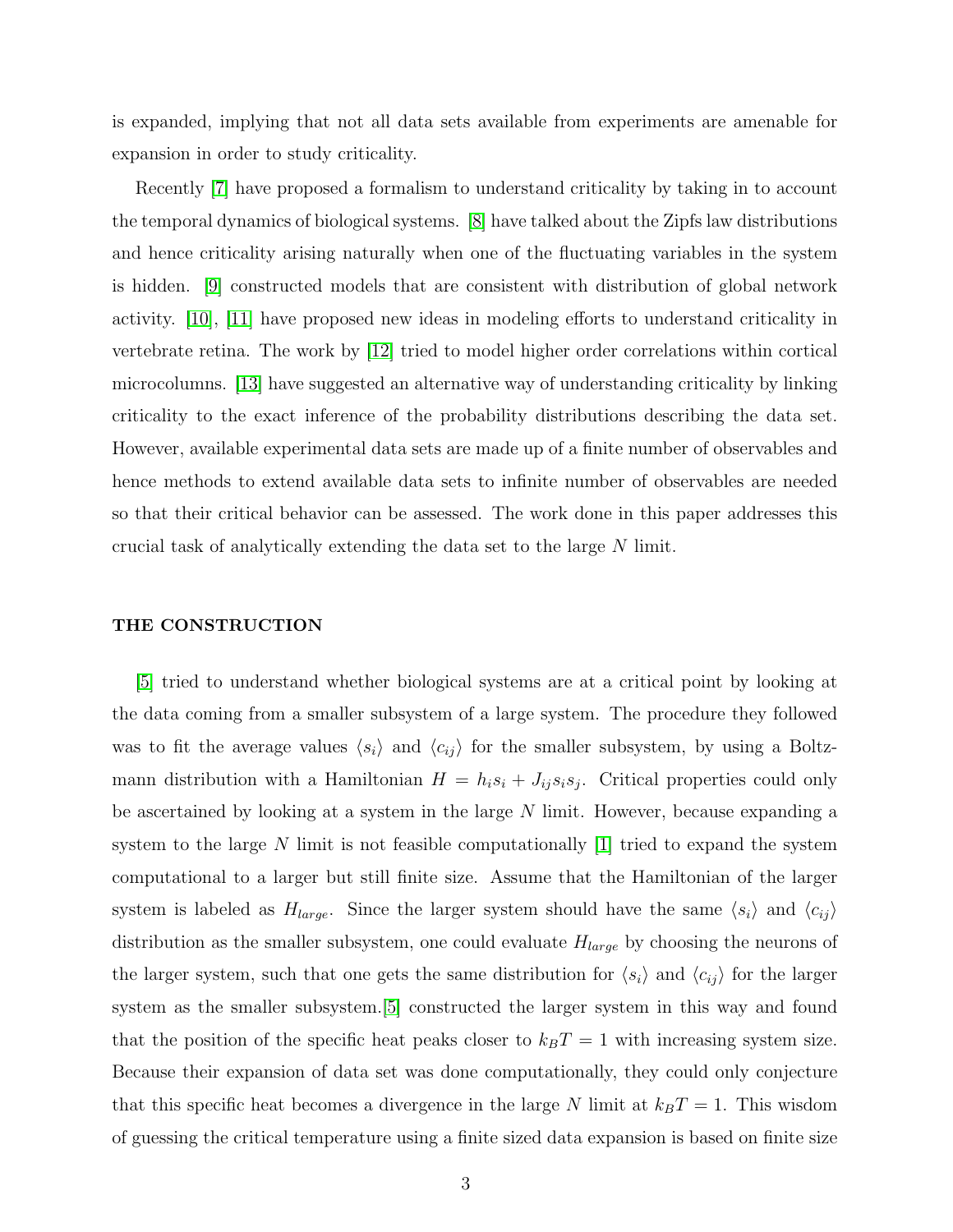scaling. Let us outline what finite size scaling is. Let us assume a system has size  $L$  with lattice spacing b. In a renormalization group there is a summing over a fraction of lattice sites so that we would be working with a length  $L/b$ . The free energies would transform as

$$
f(\{K_i\}, L) = b^{-d} f(\{K'_i\}, L/b)
$$
\n(1)

where couplings  $K_i$ 's get transformed in to  $K_i'$ . If  $L \to \infty$  and if we reach a point where  $K_i = K'_i = K_c$ 's we are at a critical point with a singular value for the free energy. In case we instead have  $L$  is finite, implies  $f$  is finite. If we consider small deviations away from the fixed point one could consider couplings whose deviations transform as  $k'_i = b^{y_i} k_i$ . This gives

$$
f(t, h, \{k_i\}, L\} = b^{-d} f(t b^{y_1}, h b^{y_2}, \{b^{y_i} k_i\}, L/b)
$$
\n<sup>(2)</sup>

where we have explicitly written the deviation from the critical values of the temperature  $t = T - T<sub>C</sub>$  and the magnetic field h. If we were to iterate this renomarlization group  $\ln(L/L_0)/\ln b$  times we have

$$
f(t, h, \{k_i\}, L) = (L/L_0)^{-d} f(t(L/L_0)^{y_1}, h(L/L_0)^{y_2}, \{(L/L_0)^{y_i} k_i\}, L_0)
$$
(3)

Now when one makes a central assumption (and only under this assumption) that the terms  $(L/L_0)^{y_i}k_i$  can be ignored, quantities such as magnetic susceptibility scale as

$$
\frac{\partial^2 f}{\partial h^2} = L^{\gamma/\nu} G(L^{1/\nu} t)
$$
\n(4)

where  $\nu = \frac{1}{w}$  $\frac{1}{y_1}$ , which is the origin of the hyperscaling hypothesis. The maximum of the suceptibility occuring at  $L^{1/\nu}t = v_0$ , would then imply a relationship  $T = T_c + v_0 L^{-1/\nu}$ which would then lead to the evaluation of the critical temperature  $T_c$  using a plot of T vs L, with the peak of susceptibility occuring closer to the critical temperature as the system size is increased. This was the logic used by [\[1\]](#page-9-0).

The assumption of hyper scaling however depends on the fact that the deviation of the couplings from their critical value  $(L/L_0)^{y_i} k_i$  can be ignored. If  $(L/L_0)^{y_i} k_i$  cannot be ignored, there is a breakdown in the finite size scaling hypothesis as occurs in  $d > 4$  Ising like models [\[15\]](#page-9-13). Requiring  $(L/L_0)^{y_i} k_i$  be small in the Ref.[\[1\]](#page-9-0) case would imply that for some reason anytime a  $J_{ij}$  are fit to reproduce the sample's  $\langle s_i \rangle$  and  $\langle s_i s_j \rangle$ , these  $J_{ij}$ 's are close to the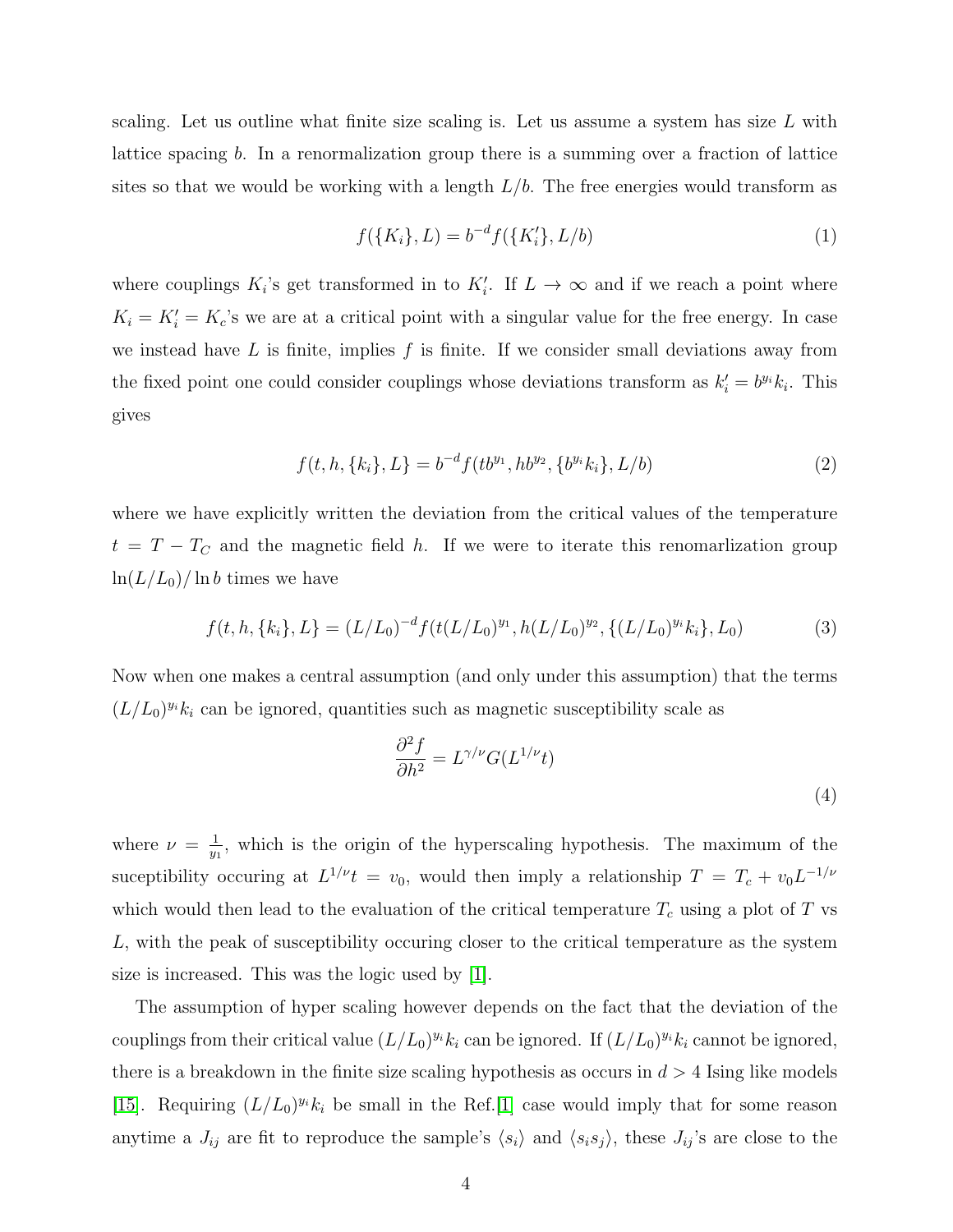critical value, which aproiri does not make any sense. If that is the case then there is no way that we can ignore the deviations of these couplings from the critical value of the couplings, implying a breakdown of the finite size scaling hypothesis. So there is no way that a form like  $T = T_c + v_0 L^{-1/\nu}$  could be justified to evaluate the critical temperature.

Hence methods to expand the data set to large N limit are required. We do this in our paper and show that the evaluated value of the critical temperature is very much dependent on how the original data set is expanded. In this paper we consider a particular way of expanding the data set which allows for an exactly solvable large N limit. In order to get the large N limit to be exactly solvable we resort to replicating each neuron  $N \to \infty$  times as is elaborated below. In order to show that the critical temperature is dependent on how the data set is expanded, we will consider taking subsets of the original data set. These subsets being representative of the dataset would have the same distribution as the original data set. We then expand the data set as below.

We construct  $H_{large}$  by replicating each neuron from the subset N times. Now, consider the Hamiltonian

$$
H_{large} = \sum_{i=1,M} h_i S_i + \sum_{ij=1,M} \frac{J_{ij}}{2N} S_i S_j \tag{5}
$$

Here  $S_i = s_1^i + s_2^i \dots s_N^i$  is the sum of all  $s_N^i$  which are the replicas neuron  $s_i$  in the subset. M is the number of neurons in the subset. Because of the form of the above Hamiltonian we have the relations

$$
\langle S_i \rangle = N \langle s_i \rangle = N \langle s_1^i \rangle = N \langle s_2^i \rangle \dots \tag{6}
$$

This implies that we have N copies of  $\langle s_i \rangle$ , the first moments of the subset in the larger system, as well as

$$
\langle S_i S_j \rangle = N^2 \langle s^i s^j \rangle = N^2 \langle s_m^i s_n^j \rangle \tag{7}
$$

for  $i \neq j$ . Next,

$$
H_{large} = \sum_{i=1,M} h_i S_i + \sum_{ij=1,M} \frac{J_{ij}}{2N} S_i S_j \tag{8}
$$

can be written as

$$
H_{large} = N[\sum_{i=1,M} h_i m_i + \sum_{ij=1,M} J_{ij} m_i m_j]
$$
 (9)

where

$$
m_i = \frac{s_i^1 + s_i^2 \dots + s_i^N}{N} \tag{10}
$$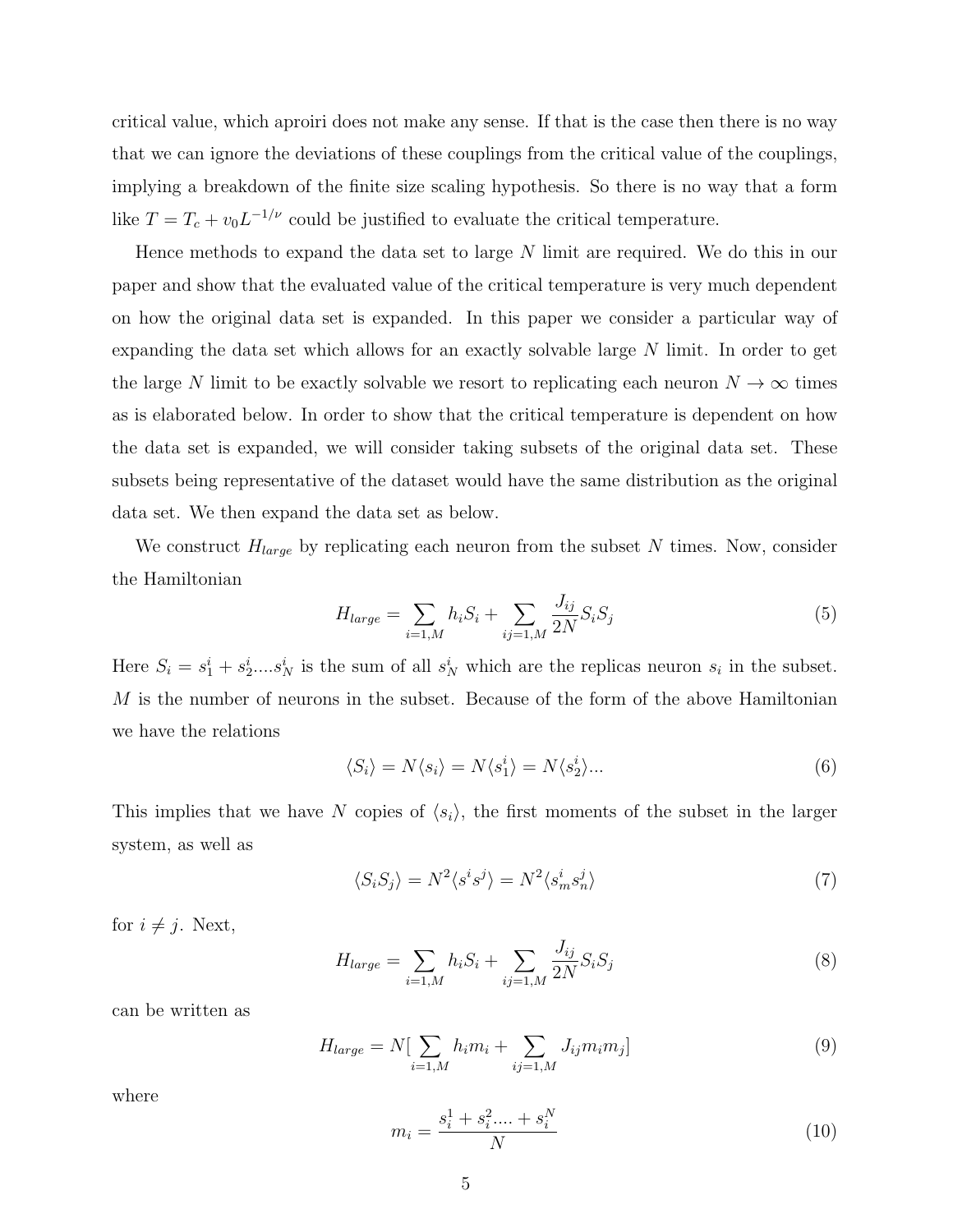Hence the partition function can be written down as

$$
Z = \sum_{s_i^j i \in [1,M], j \in [1,N]} e^{-\beta H_{large}} = \sum_{m_i} f(m_i) e^{-N\beta [\sum_{i=1,M} h_i m_i + \sum_{ij=1,M} J_{ij} m_i m_j]} \tag{11}
$$

where we are summing over all possible values taken by  $m_i$ .  $f(m_i)$  is the number of ways of getting the value  $m_i$  by all possible combinations of  $s_i^j$  $j_i$  for  $j \in [1, N]$ . This is well known and the answer goes as

$$
f(m_i) = \frac{\frac{N}{2}!}{(\frac{N}{2}(1+m_i))!(\frac{N}{2}(1-m_i)!)}
$$
(12)

which for  $N\to\infty$  becomes

$$
f(m_i) = e^{Nm_i \ln m_i + N(1 - m_i) \ln(1 - m_i)}
$$
\n(13)

and hence the partition function becomes

$$
Z = \sum_{m_i} f(m_i) \sum_{m_i} e^{N[-\beta[\sum_{i=1,M} h_i m_i + \sum_{ij=1,M} J_{ij} m_i m_j]} \neq \frac{1}{2} \sum_{i=1,M} (1+m_i) \ln(1+m_i) + \sum_{i=1,M} (1-m_i) \ln(1-m_i)] \tag{14}
$$

In the large N approximation the partition function is dominated by the saddle point and hence the solution is

$$
\frac{\partial}{\partial m_i}[-\beta[\sum_{i=1,M} h_i m_i + \sum_{ij=1,M} J_{ij} m_i m_j] + \frac{1}{2} \sum_{i=1,M} (1+m_i) \ln(1+m_i) + \sum_{i=1,M} (1-m_i) \ln(1-m_i)] = 0
$$
\n(15)

which then gives us

$$
m_i = \tanh \beta \left( \sum_{j=1,M} J_{ij} m_j + h_i \right) \tag{16}
$$

or

$$
\tanh^{-1} m_i = \beta \left(\sum_j J_{ij} m_j + h_i\right) \tag{17}
$$

Take the derivate with respect to  $m_j$ . This gives us

$$
\frac{\delta_{ij}}{1 - m_i^2} = \beta (J_{ij} + \frac{\partial h_i}{\partial m_j})
$$
\n(18)

Now

$$
\frac{\partial m_j}{\partial h_i} = C_{ij} \tag{19}
$$

which is the correlation between the  $m_i$ 's. Hence,

$$
\frac{\partial h_i}{\partial m_j} = [C^{-1}]_{ij} \tag{20}
$$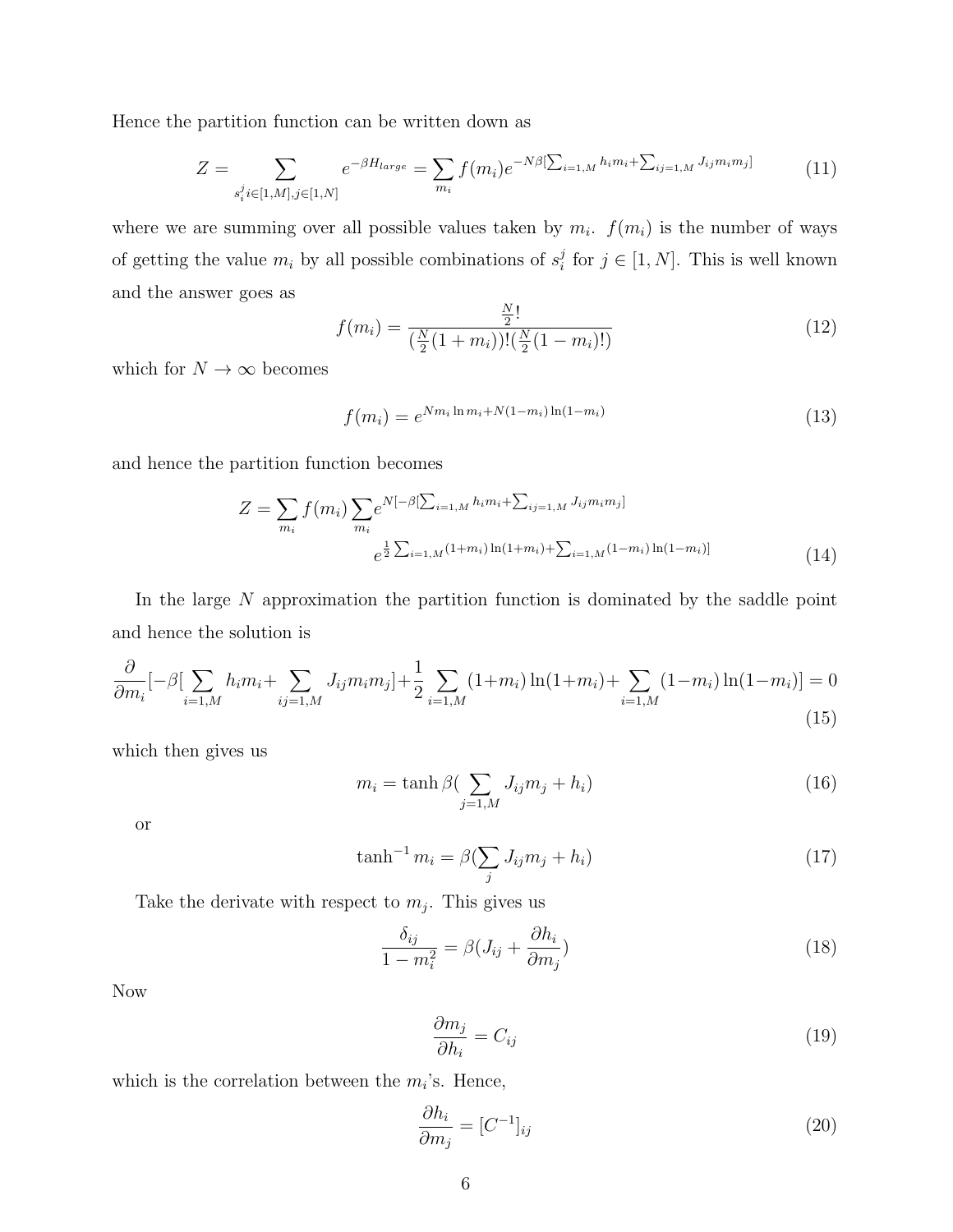which gives us

if  $i \neq j$  and

$$
\frac{\delta_{ij}}{1 - m_i^2} = \beta (J_{ij} + [C^{-1}]_{ij})
$$
\n(21)

or

$$
J_{ij} = -[C^{-1}]_{ij} \tag{22}
$$

<span id="page-6-0"></span>
$$
J_{ii} = \frac{\beta^{-1}}{1 - m_i^2} - [C^{-1}]_{ii}
$$
\n(23)

### ANALYSIS OF SALAMANDER RETINAL DATA

We analyzed the the neuronal firing data from a salamander retina by using the methodology explained above. This data was earlier analyzed in [\[5\]](#page-9-4), [\[6\]](#page-9-5). The data from 40 neurons was binned in 20ms bins. [\[5\]](#page-9-4) suggested that  $k_BT = 1$  was the critical point for the system when extrapolated to the large N limit. A salient feature of presence of long range order is the divergence of the suseptibility. This implies divergence of  $\sum_{ij} C_{ij}$ . Hence first we construct the expanded data set and evaluate the  $h_i$  and  $J_{ij}$ 's using the method above. We next evaluate the  $C_{ij}$ 's for different temperatures using the relationship Eq[.23.](#page-6-0) The values of  $\beta$  where  $\sum_{ij} C_{ij}$  diverges correspond to the temperatures where there is long range order for the system. Because our aim is to test whether the data set we are working with is critical or not, all we would like to test is whether  $\sum_{ij} C_{ij}$  diverges at  $\beta = 1$ . In fig[.1](#page-8-0) we plot  $k_B T$  versus  $\sum_{ij} C_{ij}$  for different subsets of the 40 neuron dataset. As we can see that different choices of the subsets lead to different values of  $\beta$  for which  $\sum_{ij} C_{ij}$  diverges. Since all subsets have the same distribution of  $\langle s_i \rangle$  and  $C_{ij}$ , we are led to the implication that the temperature that corresponds to criticality is very much dependent on how the data set is expanded and just keeping the same distribution of moments does not guarantee a unique critical temperature. The other thing to observe is that  $\beta = 1$  does not correspond to  $\sum_{ij} C_{ij}$  diverging in any choice of the data subsets, casting doubts on the observation by [\[1\]](#page-9-0) that the data set is critical.

#### **CONCLUSION**

What we have seen in this work through an analysis of the system of retinal neurons in [\[1\]](#page-9-0) is that the evaluation of the critical temperature of a system by expanding a system such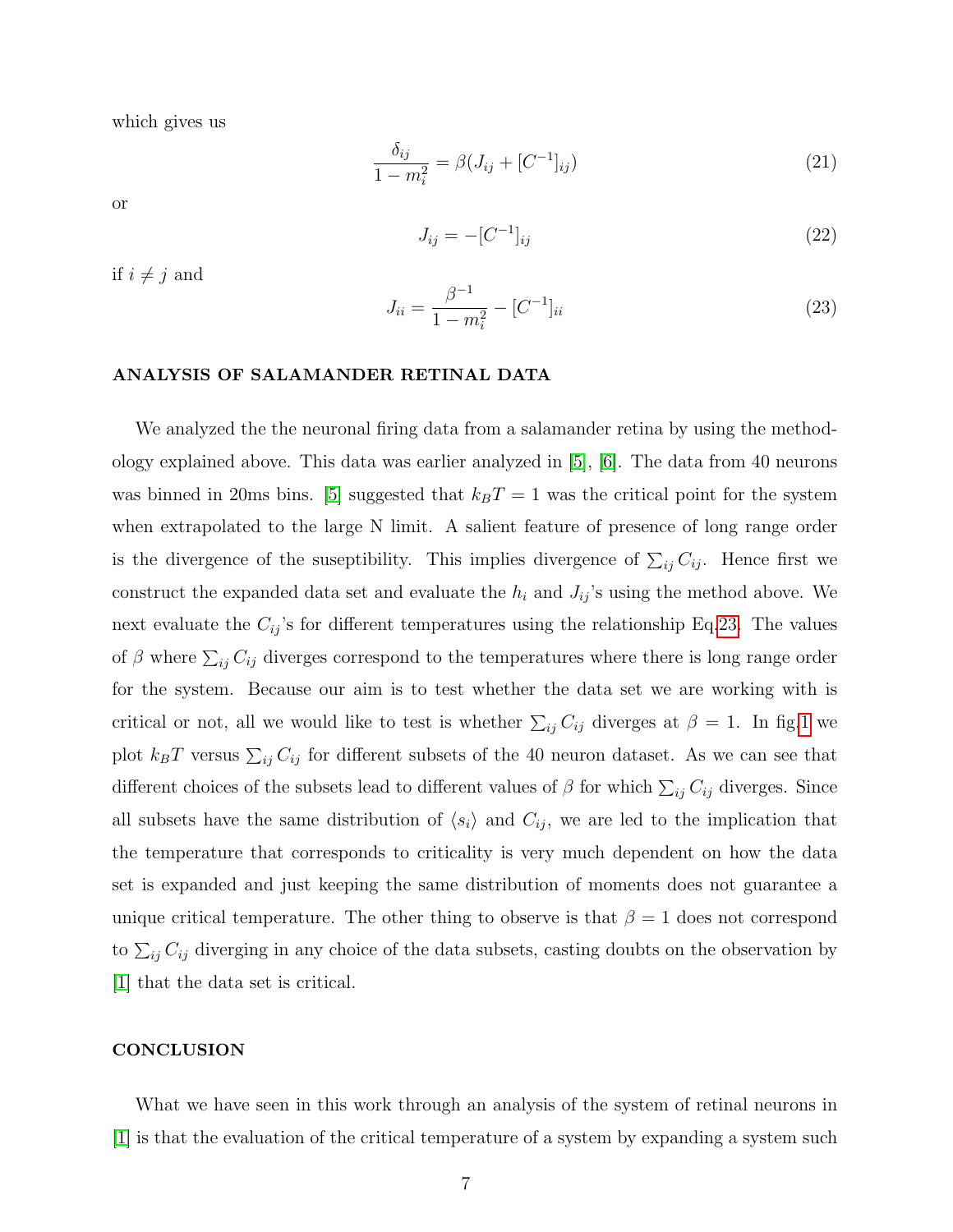that the distribution of the moments of the original system are preserved does not guarantee a unique value of the critical temperature, but the evaluated value of the critical temperature is very much dependent on the details in which the data is expanded. An argument could be made that since the measured values  $C_{ij}$  are always finite, we will always have that  $\sum_{ij} C_{ij}$ is finite at  $k_BT = 1$  implying that the dataset under consideration is never critical. At this point one could claim that possibly the data set is critical but our way of expanding the data set is not a consistent way of expanding the data set. However, if the only constraint in question is that the expanded data set should have the same moments as the original data set, then our way of expansion is perfectly in line with this constraint. In such a case other ways of expanding the data set cannot be considered to be more legitimate. What we hence see is that attempts to understand criticality through expanding of data sets is very much dependent on the methodology utilized in expanding the data set. However, this should not be disheartening as far as biological relevance of these endeavors go. One could also claim that the correlation length need not be infinite but just be extremely large and an extremely large correlation length which is still finite would still do a good job of responding to sensory inputs . In such a case if different ways of expanding the data set yield the critical temperature being close to  $k_BT = 1$  but still not obeying the relationship  $k_BT = 1$ , one could still conclude that the reason behind such a large correlation length is to aid the system in responding to sensory inputs. However, if different ways of expanding the system do not give long range order close to  $k_BT = 1$  as is the case with our expansion outlined in fig. [1,](#page-8-0) we can atleast be certain that claiming the system is best poised in responding to sensory inputs because of long range order may not be true.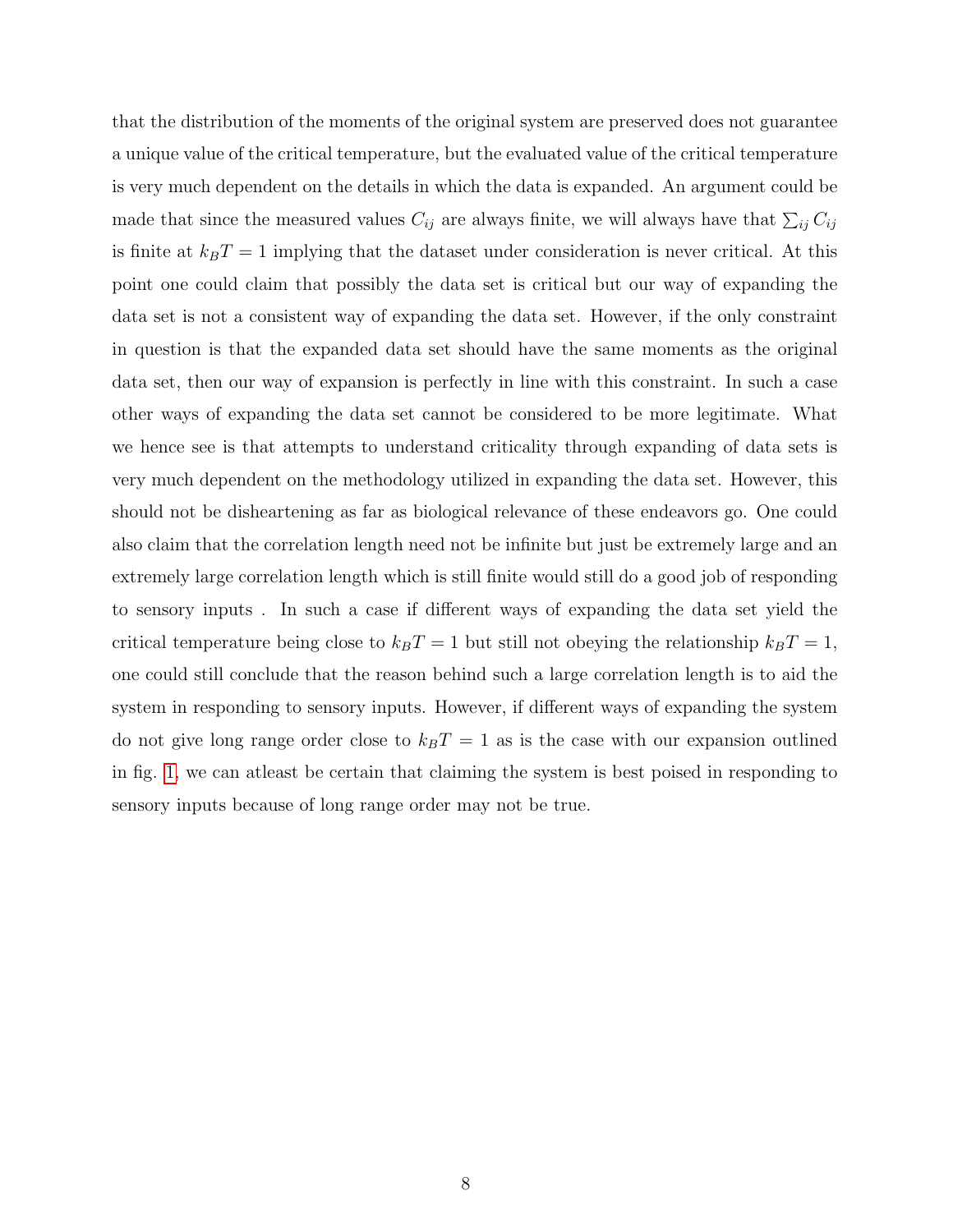

<span id="page-8-0"></span>FIG. 1. The  $\sum_{ij} C_{ij}$  plotted against  $k_B T$  for different subsets of neurons from the original data set. The inset is the main figure plotted with a logarithmic y axis. As we can see  $k_BT = 1$  is not a temperature where  $\sum_{ij} C_{ij}$  diverges for any of the subsets. Differences in peak heights are due to the separation between two neighboring  $k_BT$  on the x-axis being finite.

# ACKNOWLEDGEMENT

Vaibhav Wasnik would like to thank Dr. Lukas Janssen for discussions on criticality in statistical systems.